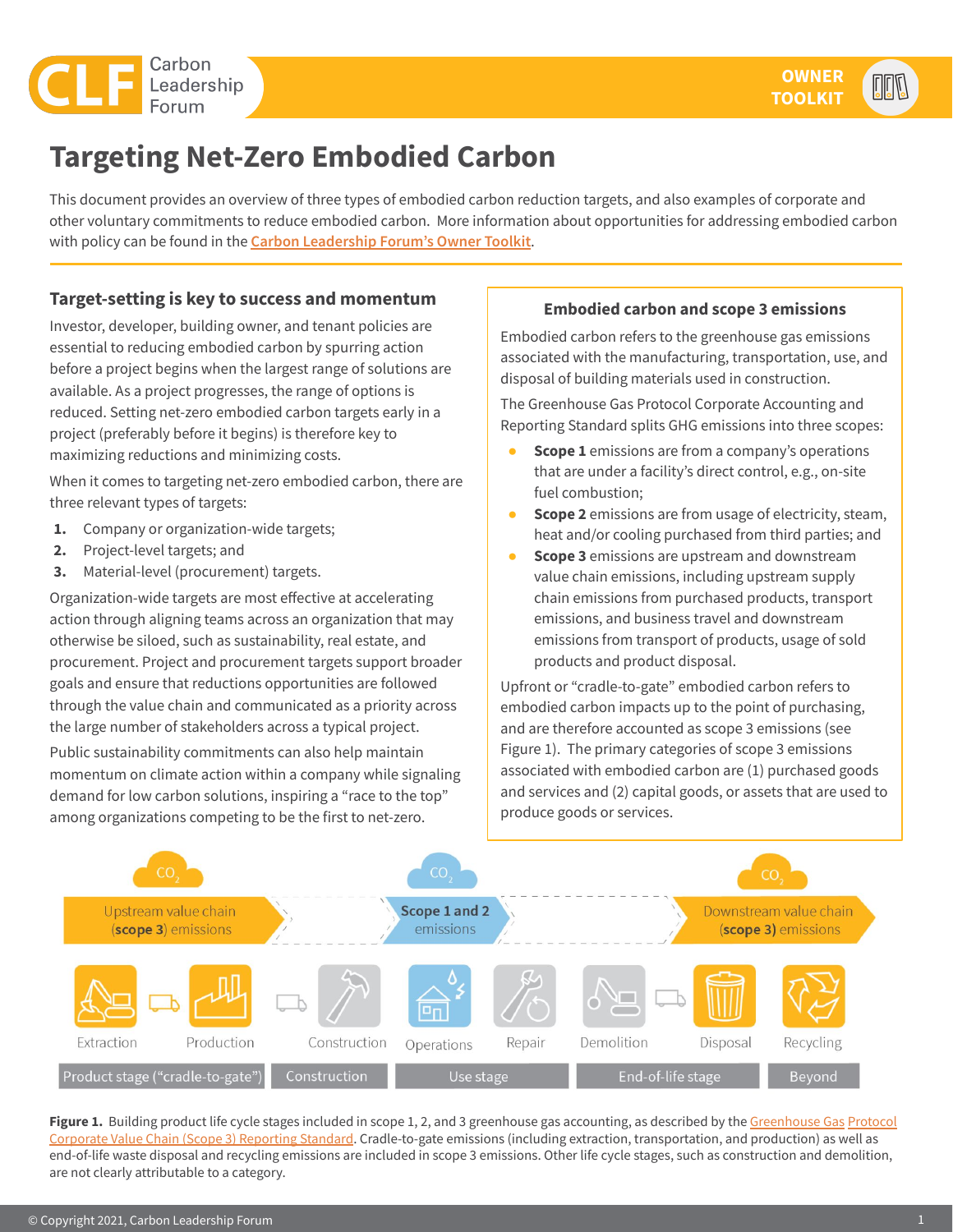

The following sections provide an outline of the tools and accounting methodologies that are helpful for setting company, project, and material-level targets.

### **Company/organization-wide targets**

GHG accounting and target-setting is an integral part of corporate sustainability and reporting. The [GHG Protocol](https://ghgprotocol.org/corporate-standard) [Corporate Accounting and Reporting Standard](https://ghgprotocol.org/corporate-standard) is used by companies, cities, universities, and other entities to report GHG emissions. Standards like the [Global Reporting Initiative](https://www.globalreporting.org/) (GRI) and the [Sustainability Accounting Standards Board](https://www.sasb.org/) (SASB) help define what companies must report in their annual sustainability report and how GHG emissions are accounted. Corporate accountability initiatives encourage companies to take additional actions such as setting meaningful targets (see the [Science Based Targets Initiative](https://sciencebasedtargets.org/) (SBTi)) or procuring 100% renewable energy (see [RE100](https://www.there100.org/)).

Until recently, GHG accountability initiatives have focused on emissions from direct or indirect energy use, also known as scope 1 and 2 emissions. However, increasing public pressure to do more holistic GHG accounting has resulted in a growing number of companies expanding their scope of GHG accounting and public sustainability commitments to include value chain (scope 3) emissions. According to SBTi, "Setting value chain targets (scope 3 targets) is now standard practice; 94% of companies with science-based targets include scope 3 emissions" [\(source](https://sciencebasedtargets.org/sbti-progress-report-2020)).

While scope 3 emissions targets are becoming increasingly popular, setting targets explicitly focused on embodied carbon or through green building certifications that require embodied carbon reductions, such as the Zero Carbon Certification, provide additional pathways for targeting net-zero. Table 1 highlights examples of building owner commitments that address embodied carbon.

## **Project-level targets**

Project-level embodied carbon targets should be set before a project begins and communicated in owner's project requirements. There are two primary approaches to setting project-level targets:

- 1. A **carbon intensity limit** sets a maximum carbon footprint per area value for a building. For example, the [Zero Carbon](https://living-future.org/zero-carbon-certification/) [Certification](https://living-future.org/zero-carbon-certification/) requires that "[t]he total embodied carbon emissions of the project must not exceed 500 kg-CO<sub>2</sub>e/m<sup>2</sup>."
- 2. **Percent reduction goals** from a baseline value can be set for the entire project or on a per area basis. For example, the LEED v4 credit "[Building life-cycle impact reduction](https://www.usgbc.org/credits/new-construction-schools-new-construction-retail-new-construction-data-centers-new-construct?return=/credits/new-construction/v4)" awards points to teams that "conduct a life-cycle assessment of the project's structure and enclosure that demonstrates a minimum of 10% reduction, compared with a baseline building."

**Table 1.** Examples of building owner commitments that include embodied carbon reductions. Many companies have chosen to develop Science Based Targets related to scope 3 emissions that cover building materials, while others have made commitments specifically related to embodied carbon in the context of green building policies.

| Owner                            | Goal                                                                                                                                                                                                                                                                                             |
|----------------------------------|--------------------------------------------------------------------------------------------------------------------------------------------------------------------------------------------------------------------------------------------------------------------------------------------------|
| Amazon                           | Amazon co-founded The Climate Pledge, which is a<br>commitment to net-zero carbon across their business<br>by 2040 (including scopes $1, 2$ , and $3$ ).                                                                                                                                         |
| Autodesk                         | Autodesk aims to achieve climate-neutral GHG<br>emissions for scopes 1, 2, and 3 beginning in FY21<br>using an internal price on carbon. Their target is to<br>achieve an 85% reduction by 2050.                                                                                                 |
| <b>Facebook</b>                  | Facebook is committed to reaching net-zero GHG<br>emissions for their value chain (scope 3) by 2030.                                                                                                                                                                                             |
| <b>Hewlett</b><br><b>Packard</b> | Hewlett Packard is committed to becoming<br>carbon-neutral by 2050, covering scope 1, 2, and 3<br>emissions. Their 2025 climate targets include a 15%<br>reduction in manufacturing-related GHG emissions in<br>their supply chain from 2016 levels.                                             |
| <b>Kilroy</b><br>Realty          | Kilroy aims to reduce the embodied carbon of<br>construction materials in development projects 30%<br>like-for-like by year-end 2040 and 50% by year-end<br>2050 from a 2019 baseline. They are also aiming to<br>reduce their scope 3 emissions by 72% by 2050.                                 |
| Lendlease                        | Lendlease aims to achieve net zero carbon by 2025 for<br>scope 1 and 2 and absolute zero carbon by 2040 from<br>all scopes and activities without the use of offsets.                                                                                                                            |
| LinkedIn                         | LinkedIn aims to reduce their scope 3 emissions by<br>more than half and remove more carbon than they<br>emit by 2030.                                                                                                                                                                           |
| <b>Mastercard</b>                | Mastercard is working to reduce total scope 1 and 2<br>emissions by 38% and scope 3 emissions by 20% by<br>2025 from a 2016 baseline.                                                                                                                                                            |
| <b>Microsoft</b>                 | Microsoft aims to drive its operations and supply chain<br>to be carbon-negative by 2030.                                                                                                                                                                                                        |
| <b>Salesforce</b>                | By 2025, Salesforce will work with their suppliers to set<br>their own emissions reduction targets, targeting 50% of<br>Salesforce's supplier emissions. After 2020, all major,<br>new Salesforce office interiors will align with LEED<br>Platinum v4 and pursue Net Zero Carbon certification. |
| University<br>of Michigan        | The University of Michigan will establish, by 2025,<br>carbon neutrality goal dates for scope 3 emissions<br>categories that are set for no later than 2040.                                                                                                                                     |
| <b>Walmart</b>                   | Walmart is working with suppliers through their<br>Project Gigaton to avoid a gigaton of GHG emissions<br>from the global value chain by 2030.                                                                                                                                                   |